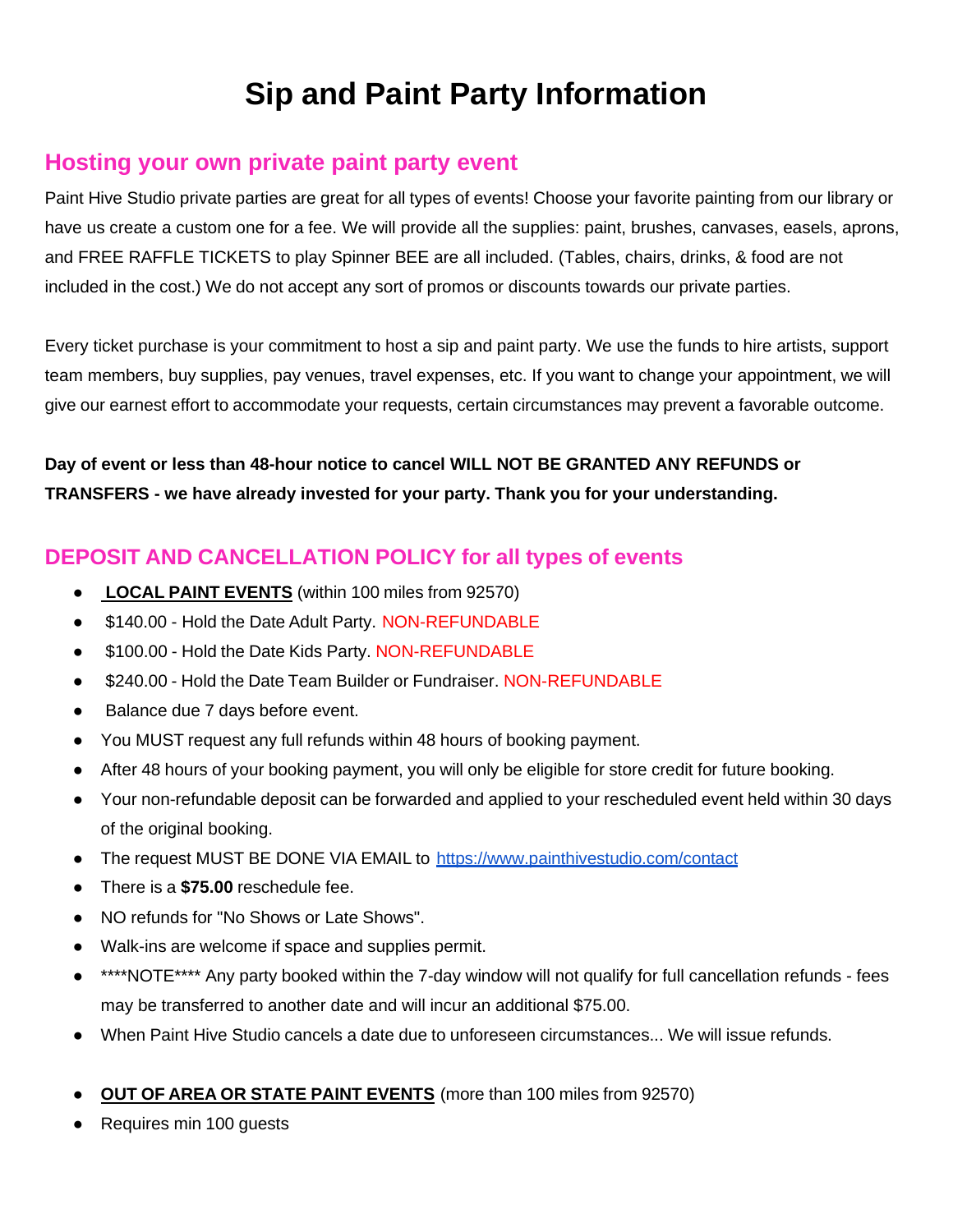- $$40.00$  each =  $$4000.00$
- \$240.00 TO HOLD YOUR DATE NON-REFUNDABLE
- Balance due 30 days before event.
- We firmly require a 30-day cancellation notice before your event to grant a partial refund or a reschedule date (refund excludes the non-refundable deposit and payment processing fees) - use email only to make requests [https://www.painthivestudio.com/contact.](https://www.painthivestudio.com/contact) There will be a \$75.00 fee to make changes.
- Your non-refundable deposit can be forwarded and applied to your rescheduled event held within 30 days of the original booking. There is a \$75.00 fee to reschedule.
- NO refunds for "No Shows or Late Shows".
- Walk-ins are welcome if space and supplies permit.
- \*\*\*\*NOTE\*\*\*\* Any party booked within the 30-day window will not qualify for full cancellation refunds fees may be transferred to another date and will incur an additional quoted amount.
- When Paint Hive Studio cancels any paint sessions due to unforeseen circumstances or low enrollment, you may request a full refund (cost and fees) or credit to future events.

# **Joining a "Public Venue" Paint Hive Studio Event**

- Visit our ["Upcoming](https://www.painthivestudio.com/upcoming-event-tickets) Event" page to purchase tickets to join us at a public venue to paint.
- **● Full refund for cancellations made 48 hours prior to the event.**
- **Cancellation made less than 48 hours to the event will not receive a refund, store credit or transfer.**
- **MUST notify us by email** <https://www.painthivestudio.com/contact>
- If paint sessions are cancelled for any unforeseen circumstance or low enrollment, you may request a full refund (cost and fees) or credit to future events.
- The artist is on a firm timeline when conducting the paint sessions. If you arrive past our start time, you may have to catch up on your own. Or we can forward your fees to the next event of your choice if you reschedule.

# **Joining a Public Virtual Paint Event**

- Visit our ["Upcoming](https://www.painthivestudio.com/upcoming-event-tickets) Event" page to purchase tickets for a public virtual offer and shop for [supplies](https://www.painthivestudio.com/shop) here.
- Cancellations must be made 48 hours prior to the event to receive full credit to a future event store credit after that.
- Cancellation made less that 48 hours to the event will not receive a refund, store credit or transfer.
- MUST notify us by email <https://www.painthivestudio.com/contact>
- If paint sessions are cancelled for any unforeseen circumstance or low enrollment, you may request a full refund (cost and fees) or credit to future events.
- Every ticket purchase is a commitment to attend the event and we use the funds to hire artists, support team members, buy supplies, pay venues, and travel expenses. Thank you for understanding.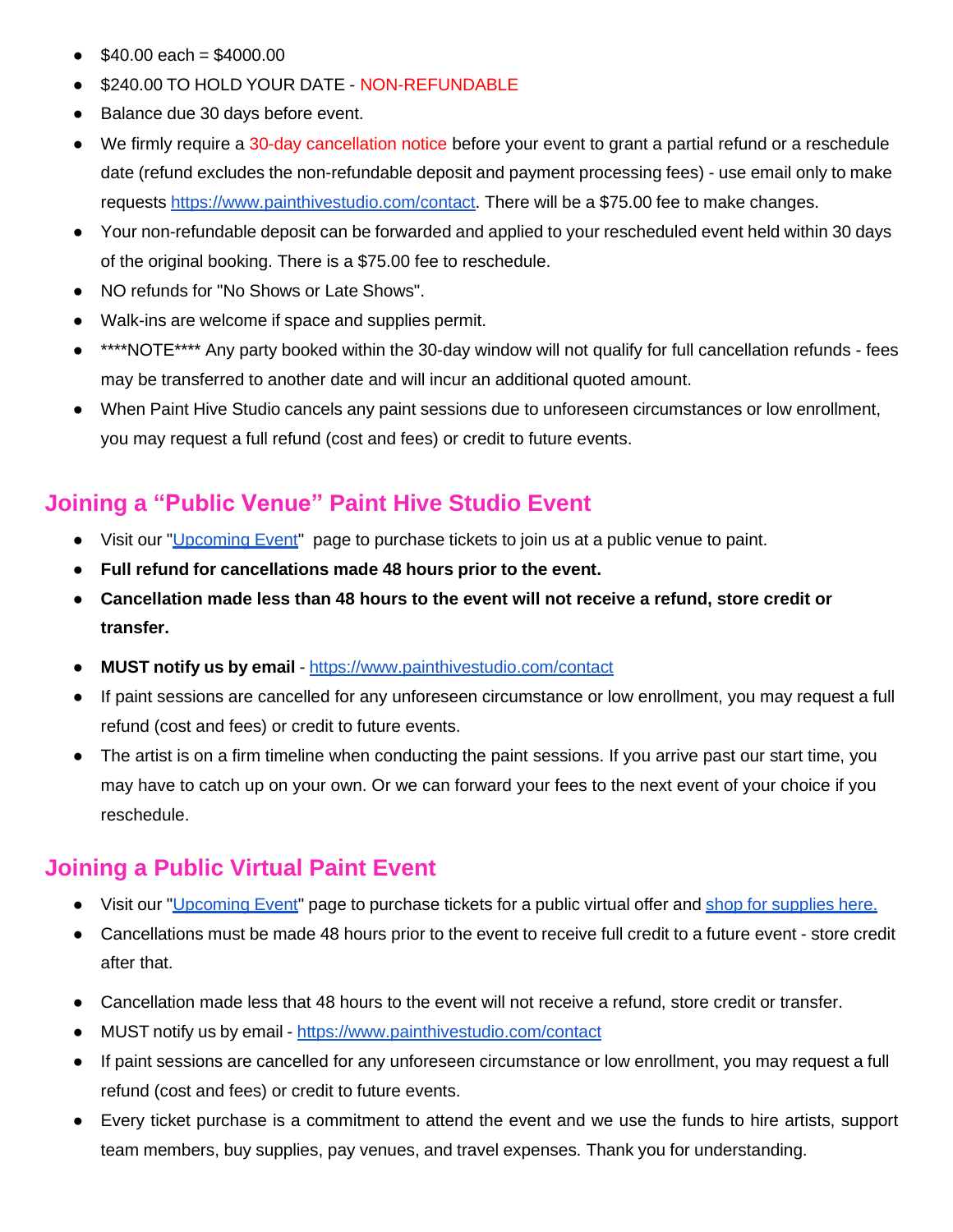- The artist is on a firm timeline when conducting the paint sessions. If you arrive past our start time, you may have to catch up on your own. Or we can forward your fees to the next event of your choice if you reschedule.
- Every ticket purchase is a commitment to attend the event and we use the funds to hire artists, support team members, buy supplies, pay venues, and travel expenses. Thank you for understanding.

#### **Weather Forecast and Unlawful Activity:**

- Paint Hive Studio standardly reviews weather forecasts, and we will not agree to schedule an outdoor event during harsh weather conditions
- Paint Hive Studio reserves the right to stop and cancel any scheduled outdoor events if due to inclement weather. **Prorated refunds for this occurrence.**
- Paint Hive Studio reserves the right to stop and cancel any events when there is threat or any malicious or unlawful activity present. **There will be NO refunds for this occurrence.**

# **FAQs About Paint Parties**

## **Do you do Virtual Events? Can you do a private paint party at my house or other location?**

*Yes, we certainly can! We specialize in bringing the paint party to where you are. We will supply all art supplies, aprons and table covers, but you will need to provide tables, chairs, and refreshments for your guests. There is also a travel fee associated with mobile private events.*

# **Do you have class-time flexibility?**

*Yes. The paint parties are generally held on Friday, Saturday, or Sunday and occasional weekdays by appt.*

*Event start time can be flexible for private parties. Public parties are pre-scheduled times and cannot be changed. All events are required to have a minimum enrollment, or it will be cancelled and/or rescheduled. So, get friends and family to join you***!**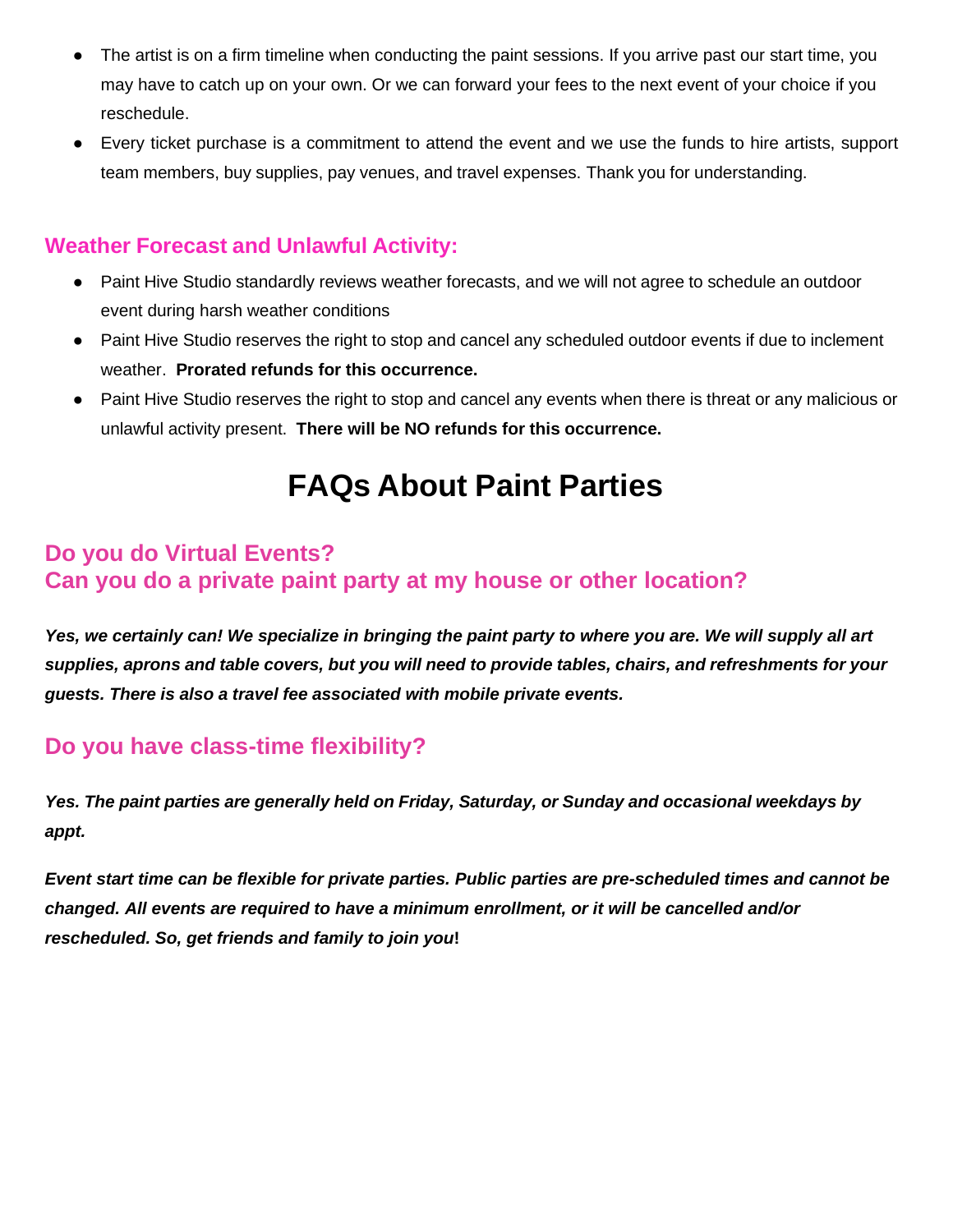### **How early should I arrive?**

*It is best to arrive 15-30 minutes prior to the event start time. Arriving early will also ensure you get a good seat as we offer seats first come first serve. Also, you will be able to get your snack and beverage ahead of time.*

#### **Do I need to bring anything to a public event?**

*Just an open mind, seeking creativity, and a friend or two! We supply all the materials necessary for painting.*

#### **How much does it cost?**

*Check our pricing [schedule](https://www.painthivestudio.com/faqs-pricing-refunds) here.*

#### **Is wine included? YES and NO (please read carefully)**

#### *For public venue events:*

Menu purchases are expected for food and beverage from the restaurant or pub - this is not included in *our ticket price.*

#### *For your home event:*

*You provide refreshments for your guests. Suggest that they bring a bottle to share.*

#### **What kind of paint do you use?**

We use non-toxic acrylic paint. Acrylic paint is water-based, which means it will wash off with warm water *and soap. We will provide aprons for the event, but we strongly recommend that you wear clothing that you do not mind getting a little paint on.*

#### **Do I need to paint the painting being taught?**

*We encourage creative expression in all forms! Feel free to modify the colors and style of the painting to match your personality or home décor.*

#### **Do I need to tip the artist or assistant?**

Tips are much appreciated but certainly not expected. If you feel the artist or assistant has done a great *job, then feel free to express your gratitude!*